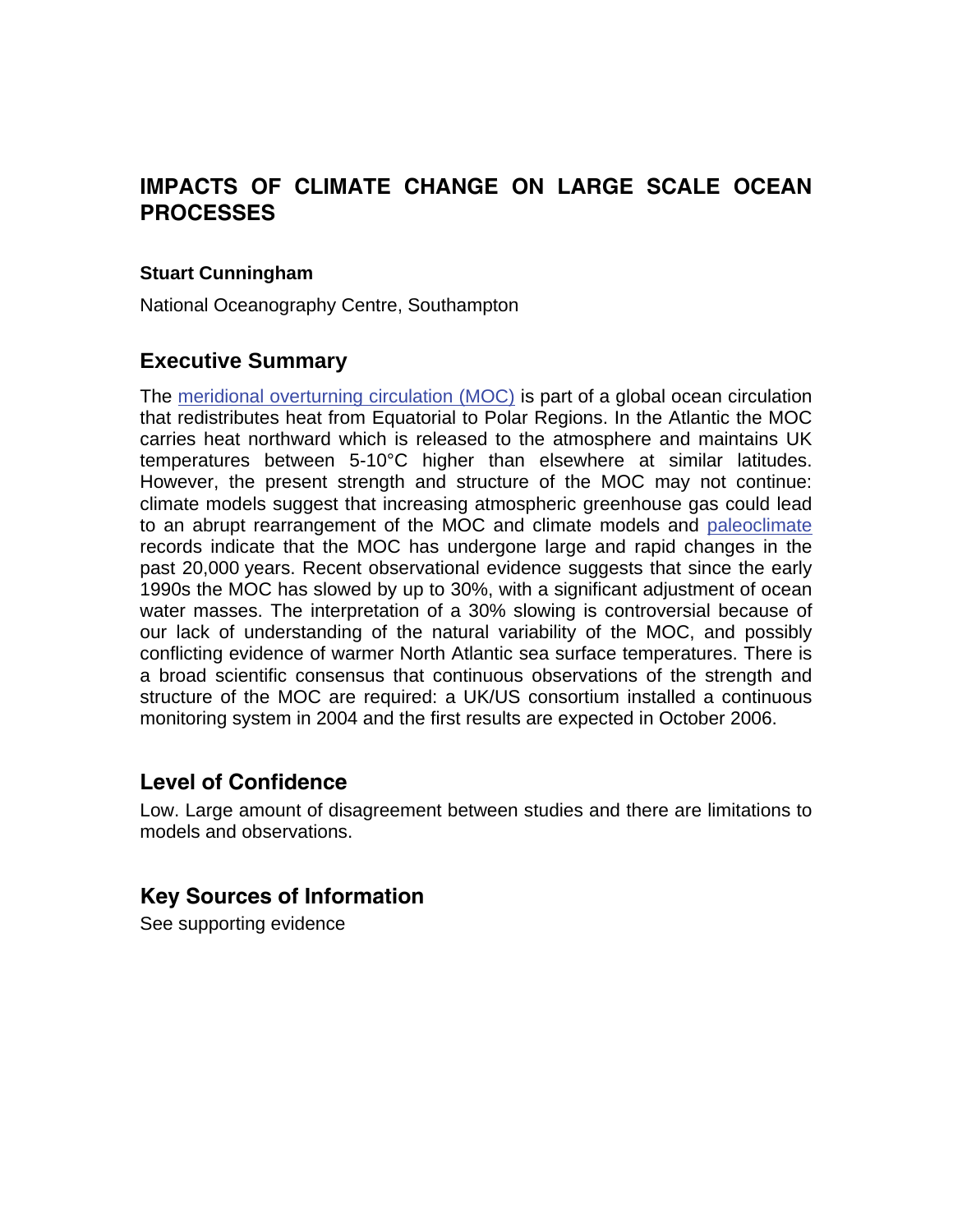# **Supporting Evidence**

## **The Atlantic Meridional Overturning Circulation (MOC)**

#### **Summary of report**

This report describes what the MOC is, why it is important for climate and observational evidence for the state of the MOC from the 1950s to present. A recent summary of the importance of the MOC, its possible response to global warming, uncertainties in these predictions, and policy issues for the UK government may be found in Trumper, 2005 available online at [http://www.parliament.uk/parliamentary\\_offices/post/pubs2005.cfm](http://www.parliament.uk/parliamentary_offices/post/pubs2005.cfm) .

#### **Introduction**

Short-wave solar radiation is more intense in Equatorial Regions and less intense at the poles. The earth is almost in radiation balance – so that the globally averaged temperature is approximately constant. To maintain a balanced temperature the earth re-radiates long-wave radiation back to space. It does this uniformly over the surface of the globe (like a heated cannon ball cooling by radiating heat uniformly – this is known as black body radiation). Because of this latitudinal asymmetry in short-wave heating and long-wave cooling, the atmosphere and oceans must transfer heat from equatorial to Polar Regions. This is the single most important part of the earth's climate system. The atmosphere responds and circulates rapidly, whilst the ocean is more important for long-term climate because of its slow circulation and enormous heat capacity: the top one metre of the ocean contains as much heat as the whole atmosphere.

Global warming is caused by a change in the balance of incoming and outgoing radiation, primarily through anthropogenic carbon emissions reducing the outgoing long-wave radiation leading to an increase in global average temperatures.

The oceanic response to the equatorial heating results in a global ocean current system – known as the thermohaline circulation  $(THC)$ , in which the global distribution of fresh water also plays a important role. The THC transfers warm surface water at the Equator to the Polar Regions where the water cools. Cold water is denser and at the poles sinks to great depth where it then spreads equatorward, so forming the lower limb of the THC. This circulation is often described as a global ocean conveyor belt.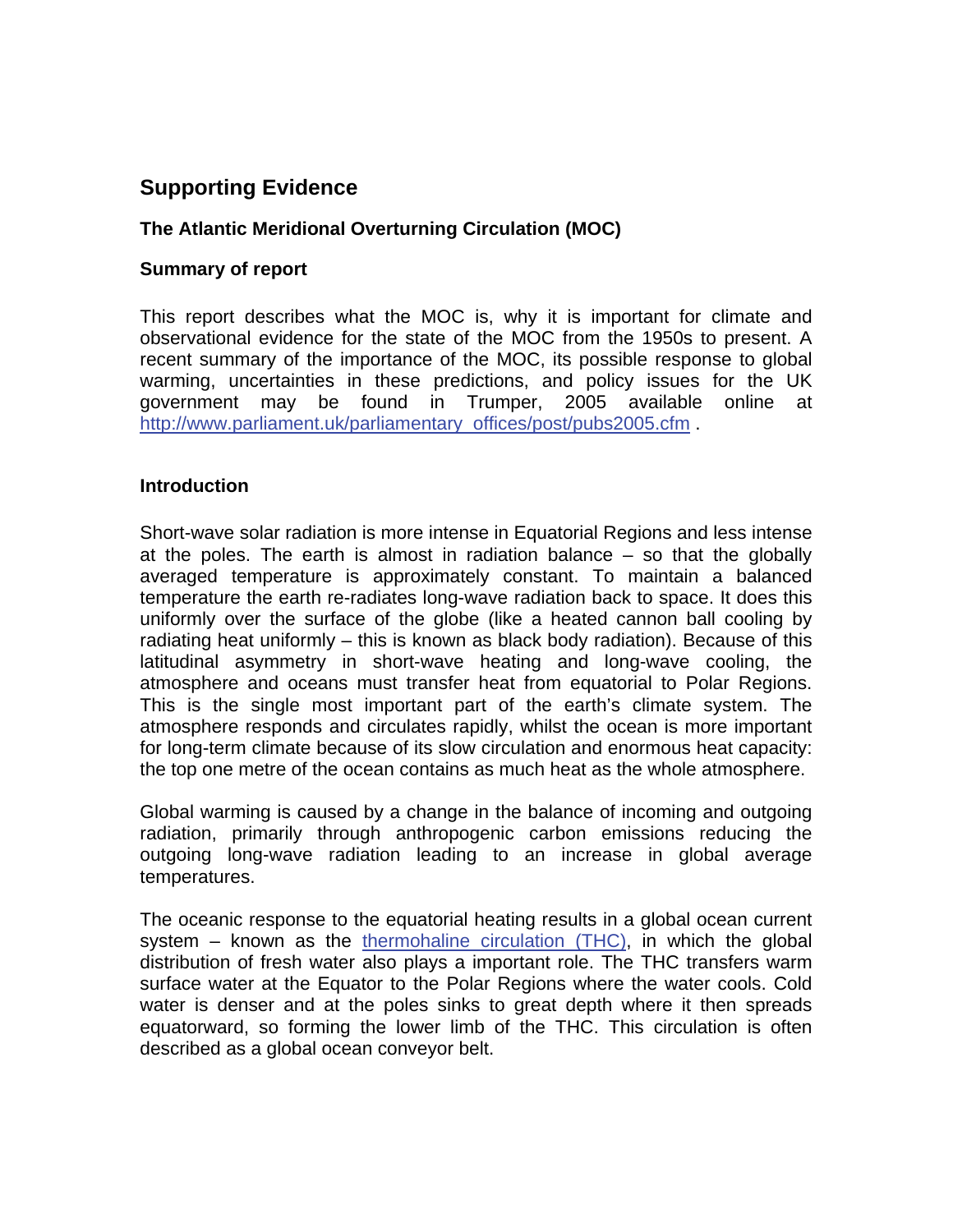In the Atlantic at 25°N (roughly between the Canaries and the Bahamas) there is a northward transport of heat of 1.3 PW (1 PW is 10 to the power 15 Watts, which is roughly the same as the power output from one million power stations). The heat transport is a balance of the northward flow of a warm Gulf Stream plus a warm surface wind-driven layer, and a southward flow o[f thermocline a](http://www.mccip.org.uk/arc/glossary.htm)nd cold North Atlantic Deep Water. At 60°N (roughly between Scotland and the southern tip of Greenland) the Atlantic heat flux is only 0.3 PW. The difference in heat transport between 25°N and 60°N (1.3–0.3=1.0 PW) is transferred from the ocean to the atmosphere, and this heat is transferred by the atmosphere to western Europe resulting in our relatively benign maritime climate: the ocean is acting as a giant radiator (Bryden and Imawaki, 2001). As a consequence of this circulation north-west Europe enjoys a mild climate for its latitude: annual mean air temperatures over the northern North Atlantic and Western Europe are 5- 10°C higher than elsewhere at the same latitude. However, the present strength and structure of the MOC may not continue: climate models suggest that increasing atmospheric greenhouse gas could lead to an abrupt rearrangement of the MOC and climate models and paleoclimate records (e.g., Manabe and Stouffer, 1993; Wood *et al.,* 1999) indicate that the MOC has undergone large and rapid changes in the past 20,000 years (Broecker and Denton, 1989; Dansgaard, 1993). The state of knowledge on past abrupt climate change is surveyed in Alley *et al.*, 2002.

The Atlantic MOC has become a focus for a wide international research effort – partly driven by the NERC strategic programme RAPID Climate Change ([http://www.noc.soton.ac.uk/rapid/\)](http://www.noc.soton.ac.uk/rapid/). Significant advances in our understanding of the dynamics of the MOC and its role in climate can be expected over the next five to ten years.

## **MOC or THC?**

The MOC is commonly defined as the zonally integrated meridional (north/south) flow, as a function of latitude and depth, and is the circulation that is actually measured. While parts of the MOC are wind-driven, the basin-scale Atlantic MOC is largely buoyancy-driven. Hence, observing the Atlantic MOC is the fundamental observational requirement of a programme aiming to assess the role of the Atlantic thermohaline circulation (THC) in climate.

### **Measuring the MOC**

Our current understanding of the average strength and structure of the Atlantic MOC comes from infrequent snapshot measurements made at various locations and at various times throughout the Atlantic in the  $20<sup>th</sup>$  century. However, the pressing requirement is now to understand how the MOC varies with time, so we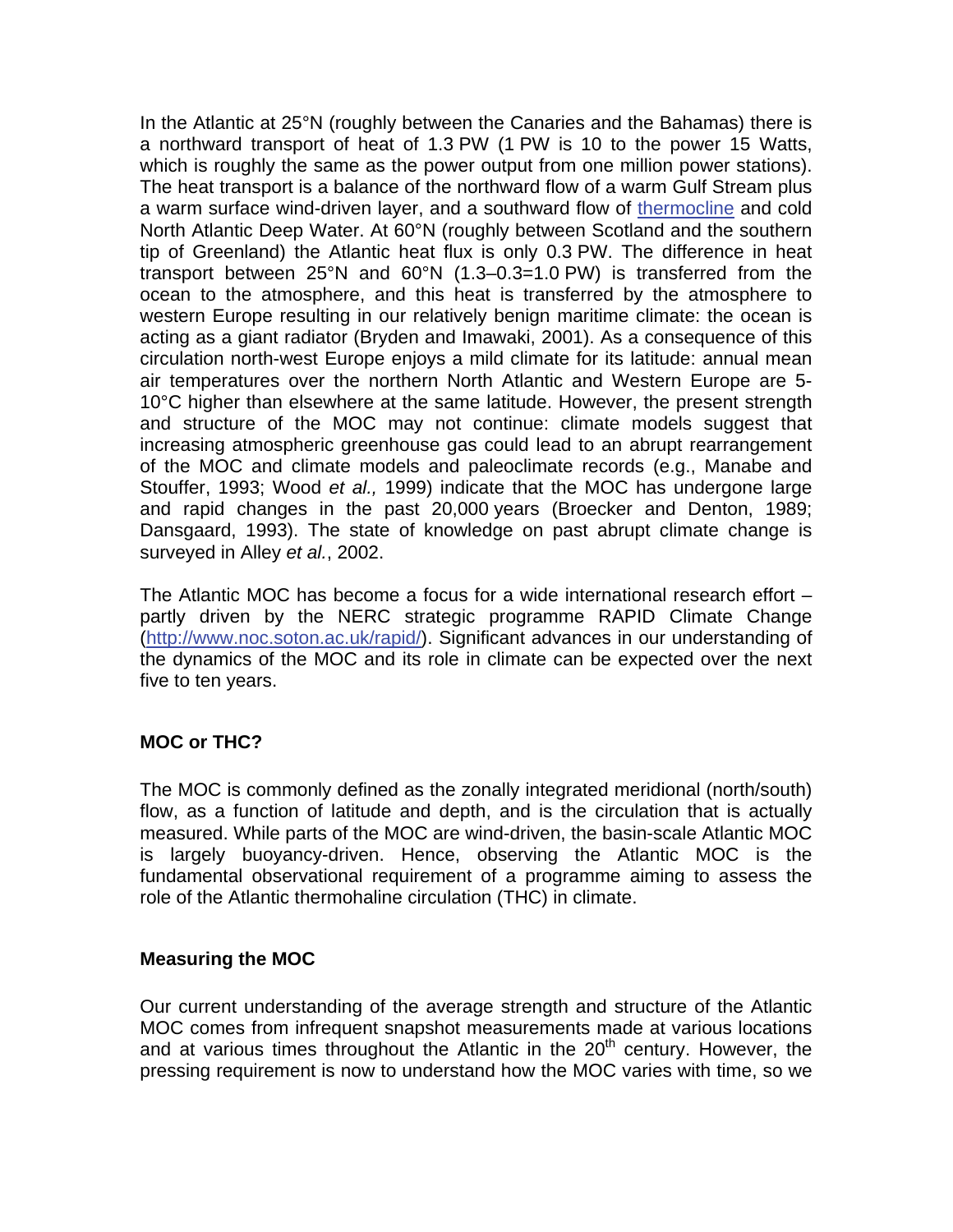can separate the natural variability from any long-term trends. To do this requires continuous observations of the MOC for many years.

#### **Snapshot measurements**

Since the 1950s oceanographers have been making high quality and reliable measurements of ocean temperature and salinity. The usual way of estimating the transatlantic MOC is by using a ship to sample a series of stations across the full width of the ocean. A station consists of lowering an instrument through the water column to measure temperature and salinity with depth. A section is made up of typically 100 such stations – the stations being about 50 km apart. From these measurements the MOC can be estimated. It is important to emphasise that the measurements must be truly transatlantic – that is start near one continent, cross the full width of the Atlantic and finish on the other side. Measurements that do no span the full width of the ocean cannot estimate the MOC because of parts of the circulation not measured.

Transatlantic sections made by ship typically take five years to plan and involve about 20 scientists at sea for approximately six weeks. During the 1990s a global systematic survey called the World Ocean Circulation (WOCE) Experiment completed a number of such sections across the Atlantic, Pacific, Indian and Southern Oceans. Sections taken prior to the WOCE were repeated to help oceanographers understand how the oceans vary with time. One of the most frequently repeated sections is at 25°N in the Atlantic, where sections have been taken five times, in 1954, 1981, 1992, 1998 and 2004.

### **Continuous measurements**

It is not practical to obtain a quasi-continuous estimate of the MOC by constantly manning a section, due to personnel and financial limitations. This requires a radical re-thinking of how to obtain meridional transport estimates, for which hydrographic lines (top to bottom, coast to coast, ensuring a closed mass balance) have proven to be the most reliable strategy (Ganachaud, 2003a, 2003b). Therefore, a basic observational strategy has evolved which relies on a combination of moored arrays (temperature, salinity, currents, and pressure), hydrographic lines, satellite observations (sea level, wind), the opportunistic use of float data, cable measurements (Florida Strait transport) and modelling to synthesise the observations.

Since 2004 a joint UK/US programme ([http://www.noc.soton.ac.uk/rapidmoc\)](http://www.noc.soton.ac.uk/rapidmoc) has installed and maintained a transatlantic array at 25°N. Results from this array are not yet available: the first scientific presentations were due to take place in October 2006 at the RAPID International Science Conference (<http://www.noc.soton.ac.uk/rapid/rapid2006>).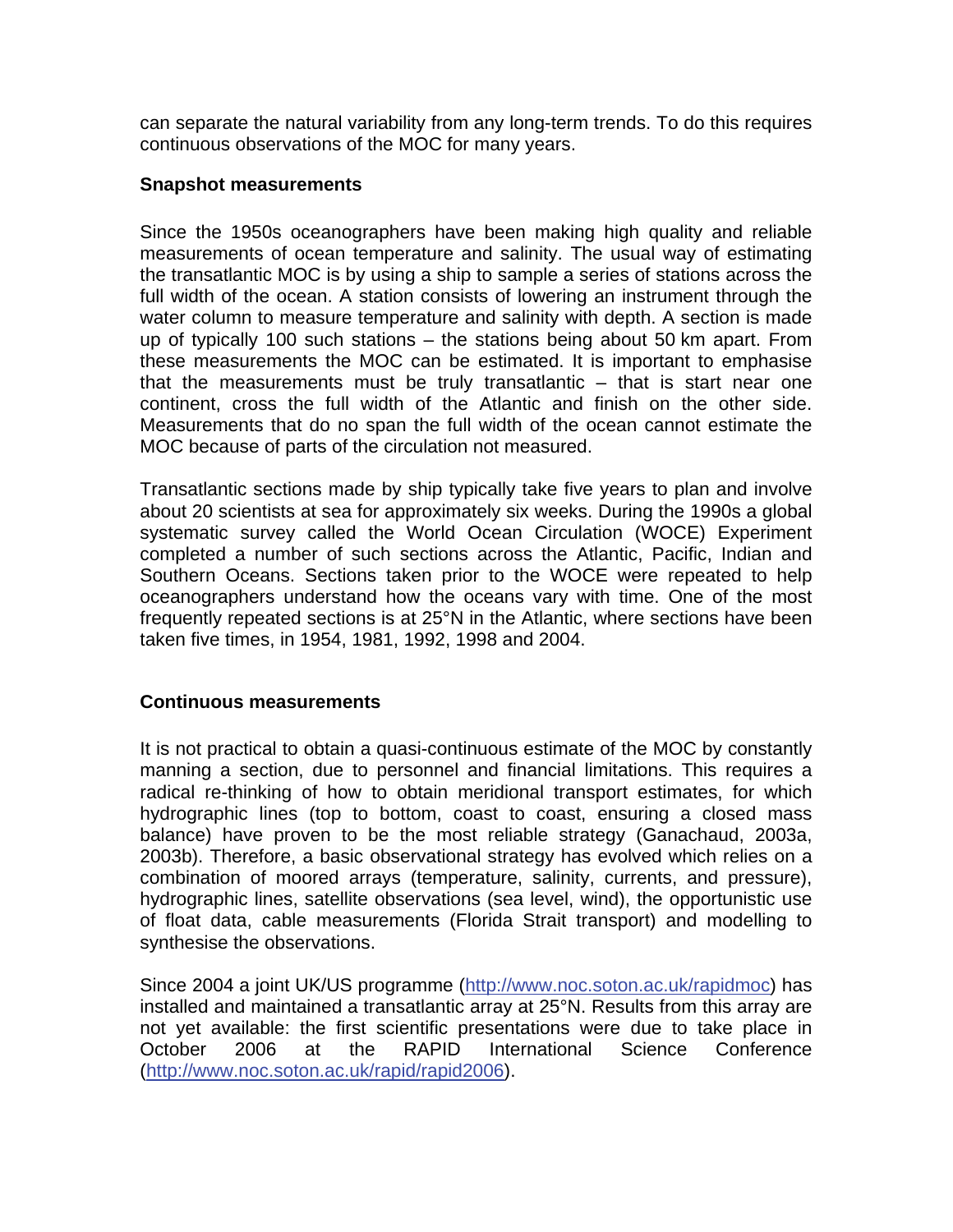#### **Recent changes in the MOC**

Analysis of five hydrographic estimates of the MOC at 24.5°N (Bryden *et al.,* 2005) show that the MOC and associated northward heat transport has been constant from 1957 to 1992. However, from 1992 to 2004 the MOC has slowed by 30%. The structure of the MOC has changed, such that the transport of deepwater southward has halved and has been compensated by an increase in the transport of upper ocean thermocline water. The consequence of this is a reduction in northward heat transport from 1.3 PW to 1.0 PW. Assimilation of ocean observations from 1993 to 2004 in a global model (Wunsch and Heimbach, 2006), have the MOC slowing by 3.36 Sv over 12 years – a slowing of 19%. Thus observations indicate a decrease in MOC strength.

While the results of Bryden *et al.*, 2005 are uncontroversial (i.e. the calculations are accepted as standard within the oceanographic/climate community) the interpretation of a 30% slowing (since 1992) of the Atlantic MOC is controversial. The reason for the controversy is that five measurements are considered by some researchers as insufficient to distinguish natural variability from some significant shift in the ocean circulation. Bryden *et al.,* 2005 argue strongly for significant change based on changes in the deep ocean that cannot in their view be explained by short-term natural variability. The consensus to emerge from this is that continuous observations of the circulation are required to measure the natural variability (Nature, 2006) - and by making these continuous measurements we should be able to tell if changes in circulation are part of the natural variability or some long term decrease in the circulation.

In the North Atlantic, sea surface temperatures have increased since the 1970s and it is thought this would indicate a strong MOC (Knight, 2005). However, the dynamical link between MOC strength and SSTs is not well known. Possible explanations for the warmer SSTs could be increased surface heating due to greenhouse warming or; a stronger North Atlantic Oscillation (Visbeck *et al.,* 2003) and linked to a stronger MOC (Latif *et al.,* 2004) or; a 50 to 100 year multidecadal oscillation found in climate models (Dellworth and Mann, 2000).

**Please acknowledge this document as: Cunningham, S. (2006). Impacts of Climate Change on Large Scale Oceanic Processes in Marine Climate Change Impacts Annual Report Card 2006 (Eds. Buckley, P.J, Dye, S.R. and Baxter, J.M), Online Summary Reports, MCCIP, Lowestoft, [www.mccip.org.uk](http://www.mccip.org.uk/)**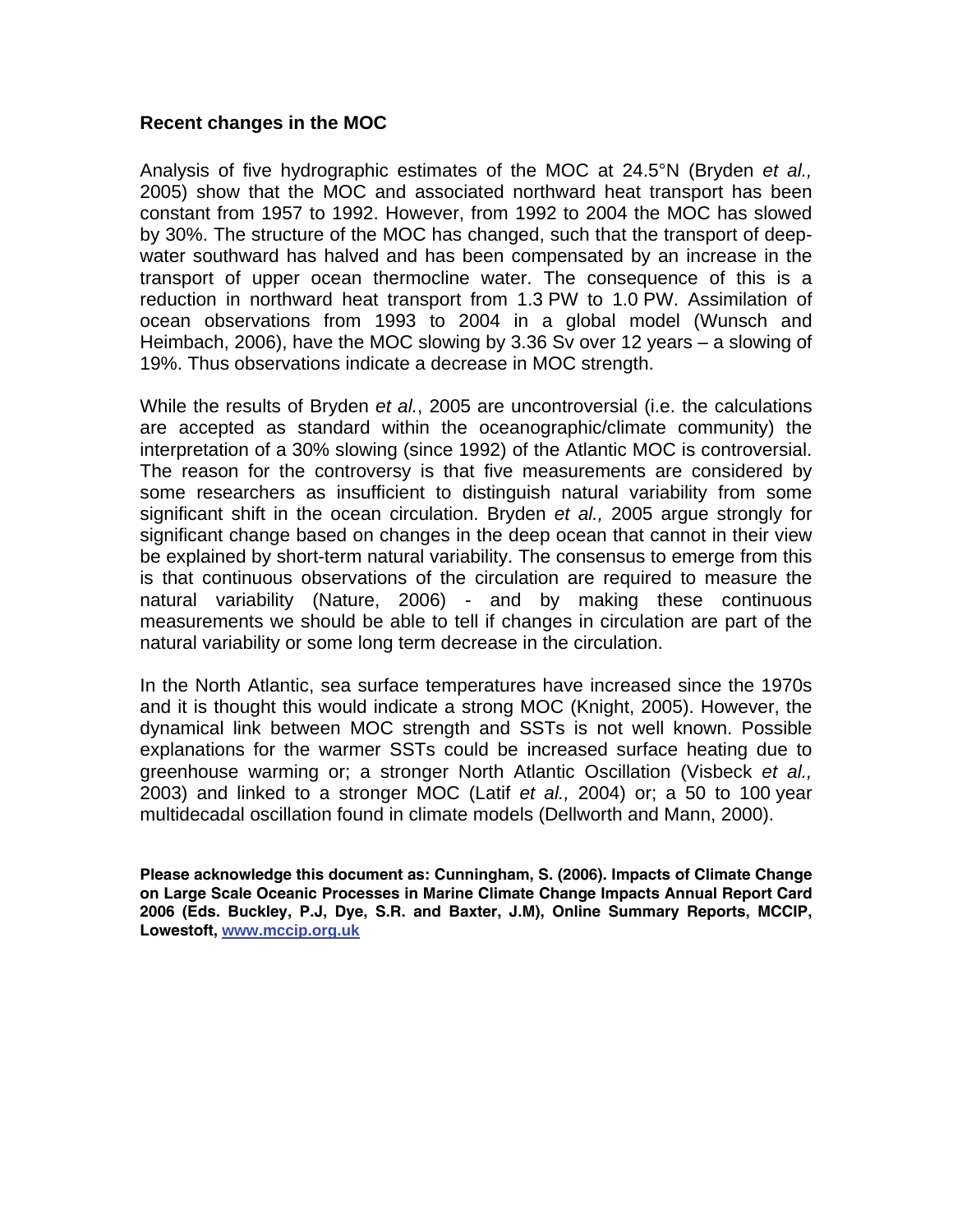## **References**

- Alley, R.B., Marotzke, J., Nordhaus, W, Overpeck, J., Peteet, D., Pielke Jr R., Pierrehumbert, R., Rhines, P, Stocker, T., Talley, L and Wallace, J.M. (2002), Abrupt Climate Change: inevitable surprises, 230 pp., National Research Council.
- Broecker, W.S., and Denton, G.H. (1989), The role of ocean-atmosphere reorganizations in glacial cycles, Geochim Cosmochim Acta, **53**, 2465-2501.
- Bryden, H.L., and Imawaki, S. (2001), Ocean Heat Transport, in Ocean Circulation & Climate: Observing and Modelling the Global Ocean, edited by G. Siedler, J. Church, and J. Gould (2001), pp. 715, Academic Press, San Diego, San Francisco, New York, Boston, London, Sydney, Tokyo.
- Bryden, H.L., Longworth, H.R. and Cunningham, S.A. (2005), Slowing of the Atlantic Meridional Overturning Circulation at 26.5°N, Nature, **438** (10.1038), 655-657.
- Dansgaard, W. (1993), Evidence for general instability of past climate from a 250,000 year ice-core record, Nature, **364**, 218-220
- Dellworth, T.L., and Mann, M.E. (2000), Observed and simulated multidecadal variability in the Northern Hemisphere, Climate Dynamics, **16**, 661-676
- Ganachaud, A. (2003a), Error budget of inverse box models: The North Atlantic, J. Atmos. Ocean. Tech., **20**, 1641-1655
- Ganachaud, A. (2003b), Large-scale mass transports, water mass formation, and diffusivities estimated from World Ocean Circulation Experiment (WOCE) hydrographic data, J. Geophys. Res., **108** (C7), 3213, doi: 10.1029/2002JC001565
- Knight, J.R. (2005), A signature of persistent naturnal thermohalin circulation cycles in observed climate, Geophys. Res. Letters, **32** (L20708, doi:10.1029/2005GLO24233)
- Latif, M., Roeckner, E., Botzet, M., Esch, M., Haak, H., Hagemann, S., Jungclaus, J.H. Legutke, S. Marsland, S. and Mikolajewicz, U. (2004), Reconstructing, monitoring and predicting multidecadal-scale changes in the North Atlantic thermohaline circulation with sea surface temperature, J. Clim., **17** (7), 1605-1614
- Manabe, S., and Stouffer, R.J. (1993), Century scale effects of increased atmospheric CO2 on the ocean-atmosphere system, Nature, **364**, 215-218,